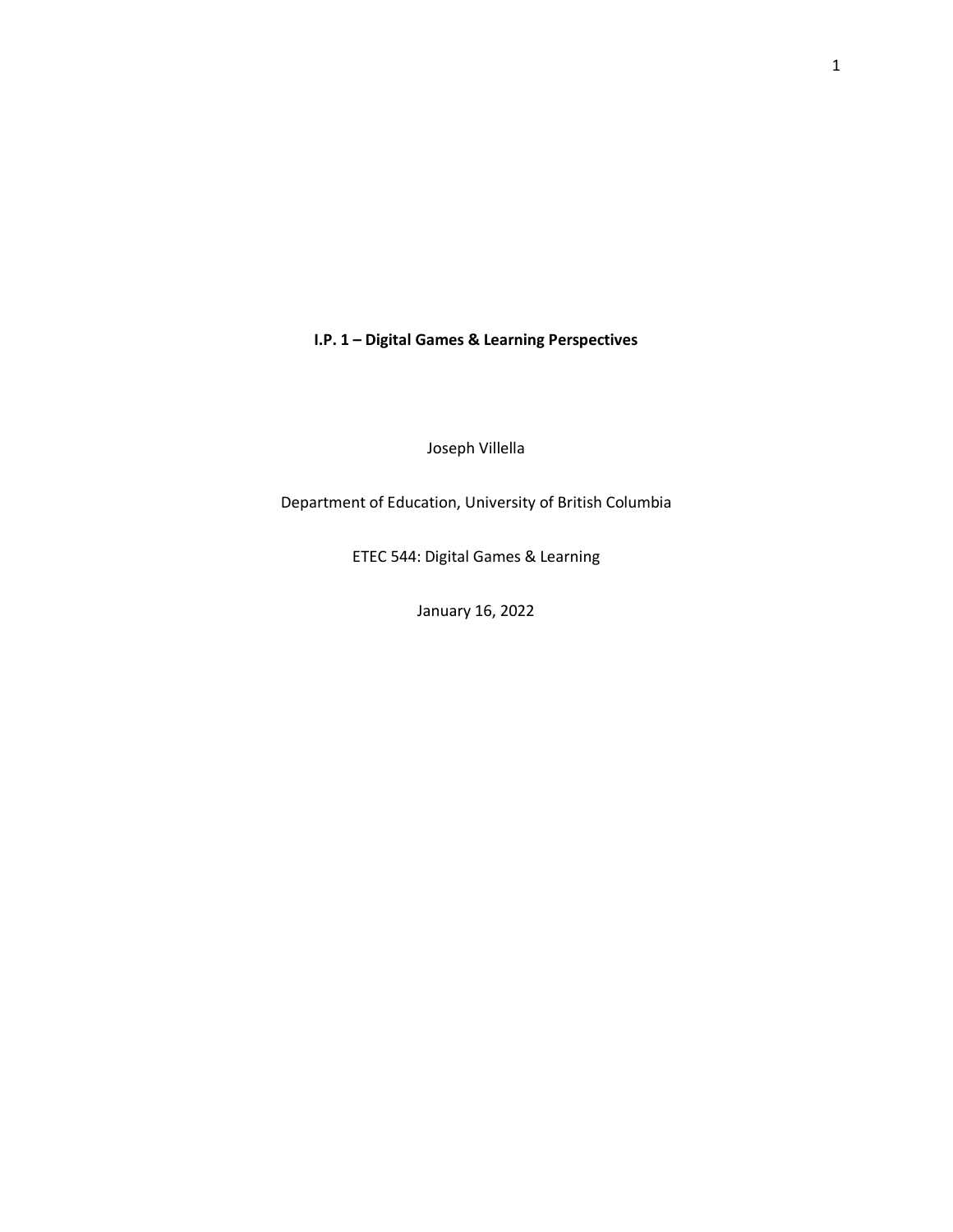## **I.P. 1 – Digital Games & Learning Perspectives**

Gee (2008) in their article, "Cats and portals: Video games, learning, and play", explores how video games provide ways for users to engage with the discovery aspect of play. The author explains that discovery through play can eventually lead to mastery of a skill, whether the user realizes it or not, due to the passion of a user to further explore an environment or from implicit knowledge that the user learns along the way. Gee also found that the deep learning and problem-solving aspects of video games can encourage users to change the way they think about the possibilities of a given environment. Gee provides an example that a young woman learning about a digital tool through the discovery of play is more relevant and important to her than much of what she learns in school, however, this would be using an unrealistic assumption that all students would have both the knowledge and ability to use these pieces of technology on their own. Furthermore, Gee also references good games are directly related to principles supported by research in the learning sciences yet is arguing the fact that the current schoolwork that would eventually lead students to these research roles are not providing students with twenty-first-century skills. Gee claims that children cope well with complex language through popular culture activities such as strategic card games, but does this exposure to complex language directly and measurably translate to academic success of students as he implies?

In the article by Gee & Gee (2017) titled, "Games as distributed teaching and learning systems", the authors suggest that new understandings of distributed systems of teaching and learning (DTAL) will help teaching and learning evolve in the 21<sup>st</sup> century. They explain that games help foster excellent DTAL systems through various learning and teaching opportunities that can occur online and offline as well as through tools designed by game developers and affinity spaces created from the bottom up. These learning experiences through DTAL systems help humans have a deeper understanding of the conversations we have with each other and with the world itself which can provide society with the tools to continually reform and transform. Gee & Gee argue that criminals may even be organized into better teaching and learning systems than many of our schools, however it is of note that the basic learning systems that schools introduce to children are necessary for DTAL systems to function. They discuss the importance of how humans can have conversations with the world in video games and other virtual worlds that can provide experiences that translate to the real world; however, they assume that these experiences are bug-free and are what the creators and developers have intended. Gee & Gee provide many qualitative arguments for the support of DTAL systems, but is there any quantitative data to support their claims?

The article by Gee (2008) titled "Cats and Portals: Video Games, Learning, and Play" and the article by Gee & Gee (2017) titled "Games as distributed teaching and learning systems" both express the positive impact that video games and other digital medias can have on the traditional learning systems we have in place today. They also both provide qualitative evidence that video games can provide children and adults the opportunity to grow their problem-solving and social skills through passion and self-guided learning.